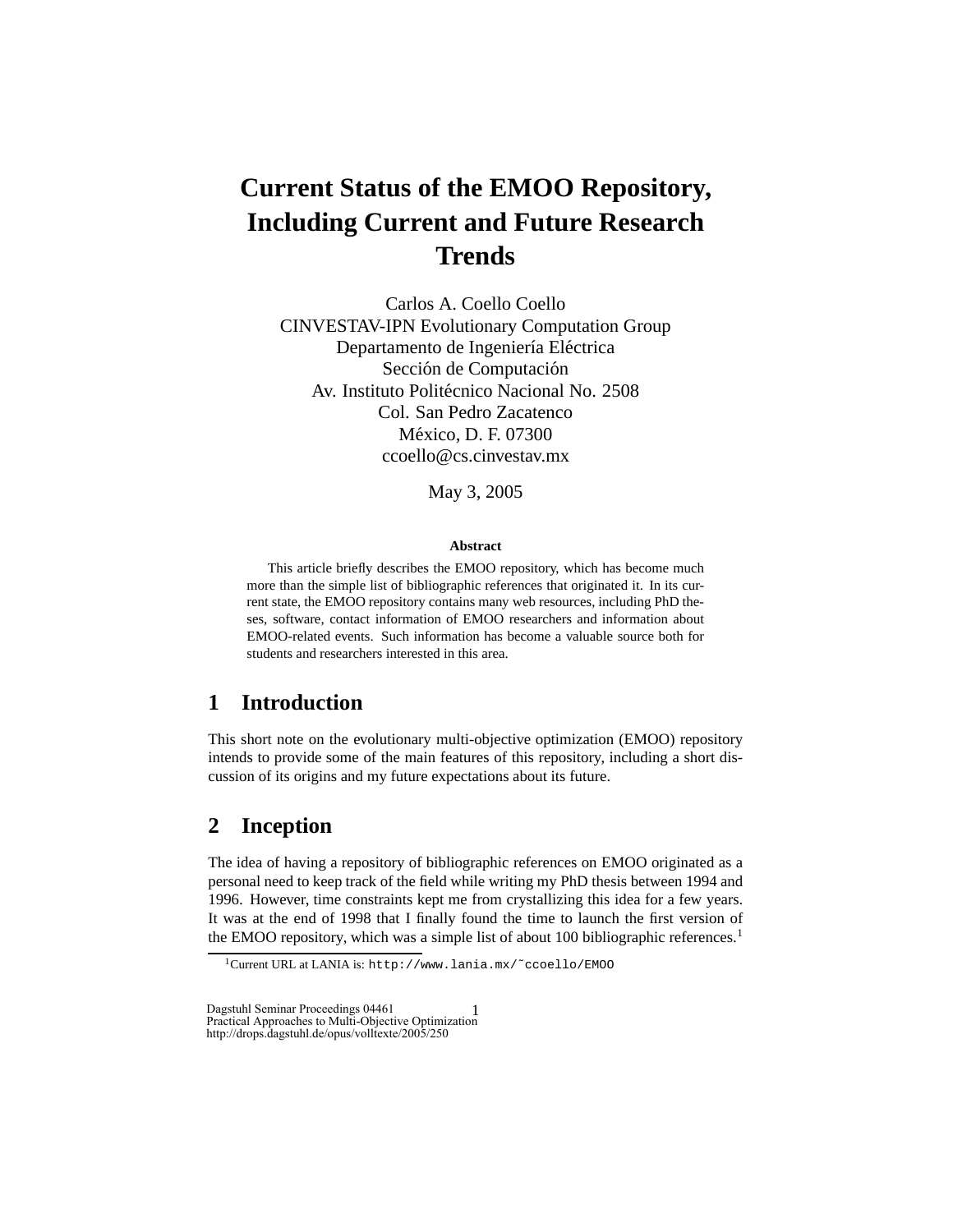

Figure 1: Initial web page of the EMOO repository.

Such bibliographic references were used in a survey that I published in 1999 [1] and therefore, the generation of such list was straightforward. To facilitate the access to these references, I used some web browsers to locate electronic versions of many of these papers and I put them in a web site at LANIA (my workplace at that time).

Upon sending awareness messages about the EMOO repository to several distribution lists, there was a very positive response from researchers and students from all over the world. Thus, the repository started growing very fast. By July 1999, I decided to split the bibliographic list in several parts. Thanks to the help of some of my graduate students at that time (mainly, with the help of Efrén Mezura Montes), we could launch an entirely newly designed web site by the end of 1999 (see Figure 1). In a very generous gesture, Dr. Sourav Kundu granted me access to the web site of the *Journal of Evolutionary Optimization* so that I could place a mirror of the EMOO repository in there. Such a mirror is no longer maintained. In the year 2002, Dr. Enrique Alba (from the University of Málaga, Spain) kindly agreed to maintain a mirror of the EMOO repository in Europe (located at: http://neo.lcc.uma.es/emoo/index.html).

# **3 Current Status**

Since early 2001, the most up to date version of the EMOO repository is located at: http://delta.cs.cinvestav.mx/˜ccoello/EMOO. The sites at LA-NIA and at the University of Málaga are maintained as mirrors to facilitate access in case of problems at the main site (physically located at CINVESTAV-IPN, in Mexico City). The full database (including web pages and papers electronically available) occupies about 500 MB of disk space).

As of January 2005, the EMOO repository contains:

Over 1900 bibliographic references (the most complete list on EMOO avail-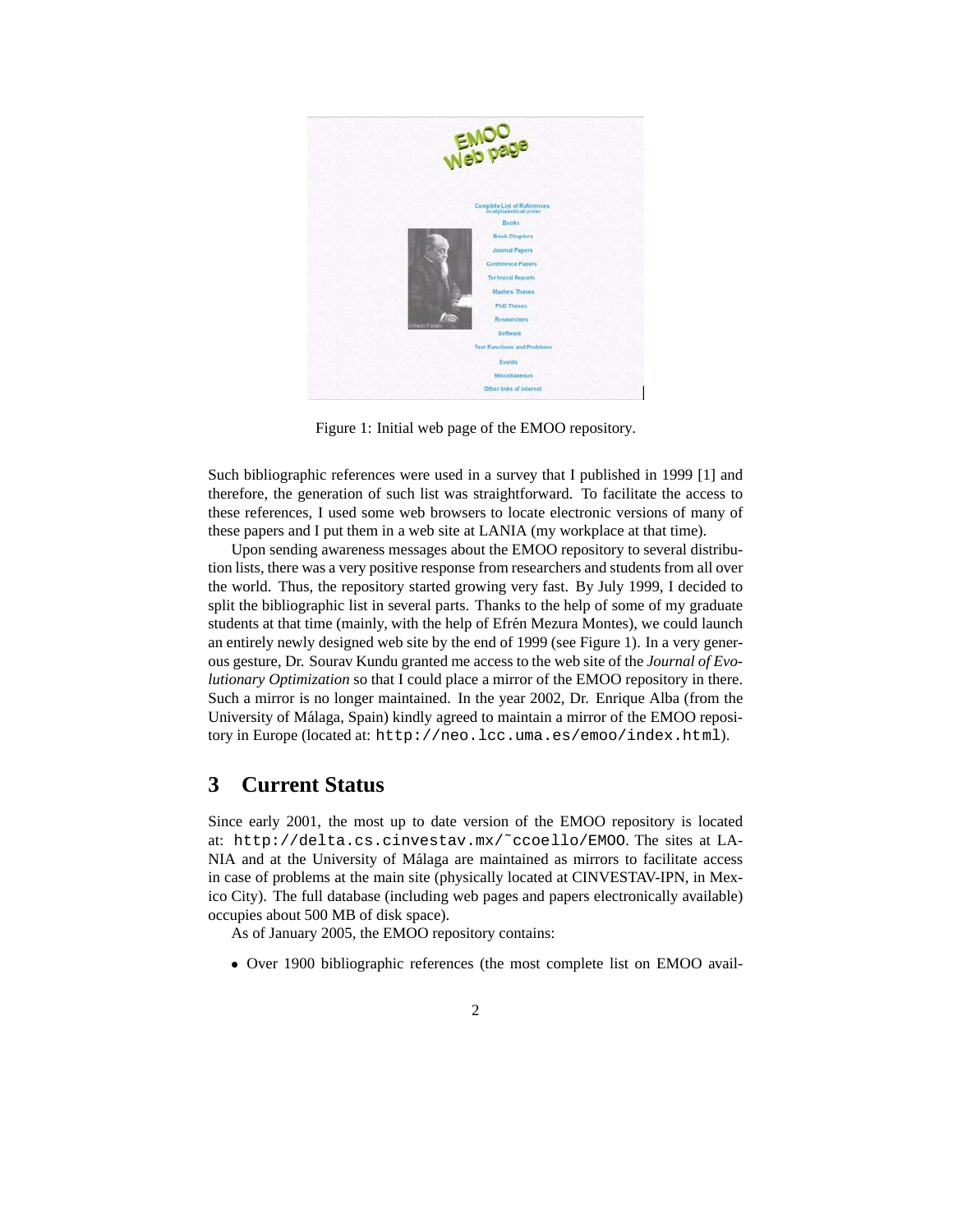

Figure 2: Number of publications on EMOO per year (up to mid January 2005).

able in the Internet), many of which are electronically available (local copies of each available paper are kept at each website hosting the EMOO repository, to avoid redirecting users to additional websites that may go out of service). It is worth mentioning that this list contains not only multiobjective optimization approaches based on evolutionary algorithms, but also those based on simulated annealing, tabu search, scatter search, the ant colony, particle swarm optimization, etc.

- 110 PhD theses and 21 Masters theses.
- Contact information of 62 EMOO researchers
- Public domain implementations of SPEA [8], NSGA [6], NSGA-II [4], the microGA [2], MOPSO [3], AMOPSO [7] and PAES [5], among other multi-objective evolutionary algorithms.

Publications of the EMOO repository are now classified as: books, book chapters, journal papers, conference papers, technical reports, masters theses, and PhD theses. Note however, that due to the fact that this classification process is done by hand, the only web page up to date at all times is the complete list of references. The others are normally behind in terms of updates.

The considerable growth of research in EMOO can be appreciated by analyzing the EMOO repository. For example, Figure 2 (generated using statistics automatically extracted from the EMOO repository) shows the historical growth of the number of publications in the field. Analyses of this sort are included in a recent book on EMOO that I co-authored with David A. Van Veldhuizen and Gary B. Lamont [3].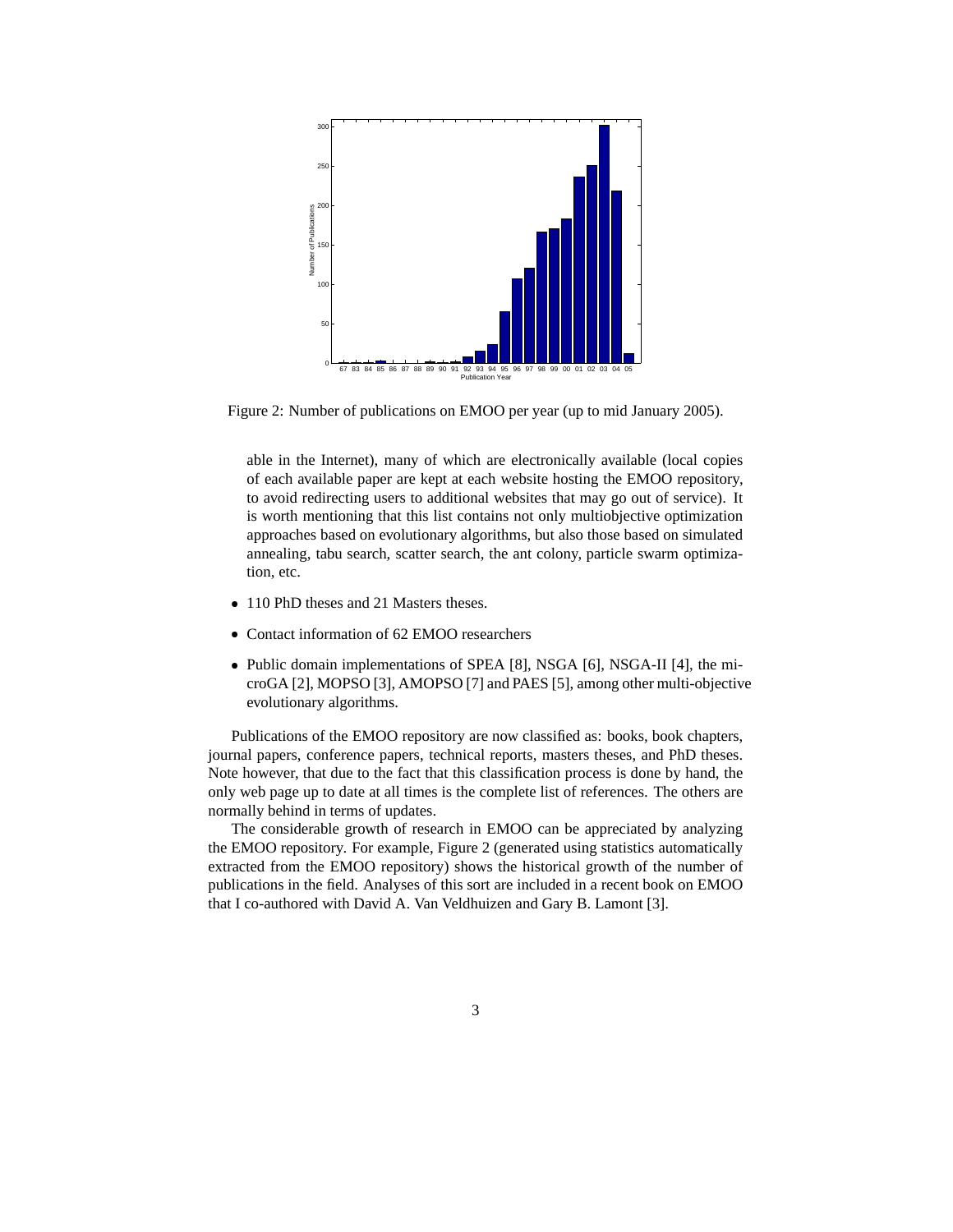#### **4 Looking to the Future**

I have many future plans for the EMOO repository. The main ones are related to developing (with the help of other people, of course) more sophisticated design tools that facilitate the automatic generation of web pages by category (e.g., journal papers) using as a basis the main list. It would also be very useful to develop a more detailed database that allows to retrieve more precise statistics from the papers in the repository. The use of a browser that could allow searches within the main page would also be quite useful, but may be more difficult to achieve in the short term. I have also received suggestions to automate the addition of new entries to the repository, but the tools that were developed in the past for that sake are not operational anymore due to some changes in the software that they require. It is indeed the case that the progress in all sort of updates to the repository is slow because we rely on the help of volunteers (e.g., enthusiastic graduate students). Note also that the updates of the main list of references is still done by hand (therefore the delays at some times). Nevertheless, the many positive e-mail messages and oral communications that I have received regarding the EMOO repository motivates me to continue updating it. Therefore, I will continue doing any updates required for as long as this is possible and results useful for people interested in evolutionary multi-objective optimization.

#### **Acknowledgements**

The author acknowledges support from CONACyT through project 42435-Y.

#### **References**

- [1] Carlos A. Coello Coello. A Comprehensive Survey of Evolutionary-Based Multiobjective Optimization Techniques. *Knowledge and Information Systems. An International Journal*, 1(3):269–308, August 1999.
- [2] Carlos A. Coello Coello and Gregorio Toscano Pulido. Multiobjective Optimization using a Micro-Genetic Algorithm. In Lee Spector, Erik D. Goodman, Annie Wu, W.B. Langdon, Hans-Michael Voigt, Mitsuo Gen, Sandip Sen, Marco Dorigo, Shahram Pezeshk, Max H. Garzon, and Edmund Burke, editors, *Proceedings of the Genetic and Evolutionary Computation Conference (GECCO'2001)*, pages 274– 282, San Francisco, California, 2001. Morgan Kaufmann Publishers.
- [3] Carlos A. Coello Coello, David A. Van Veldhuizen, and Gary B. Lamont. *Evolutionary Algorithms for Solving Multi-Objective Problems*. Kluwer Academic Publishers, New York, May 2002. ISBN 0-3064-6762-3.
- [4] Kalyanmoy Deb, Amrit Pratap, Sameer Agarwal, and T. Meyarivan. A Fast and Elitist Multiobjective Genetic Algorithm: NSGA–II. *IEEE Transactions on Evolutionary Computation*, 6(2):182–197, April 2002.